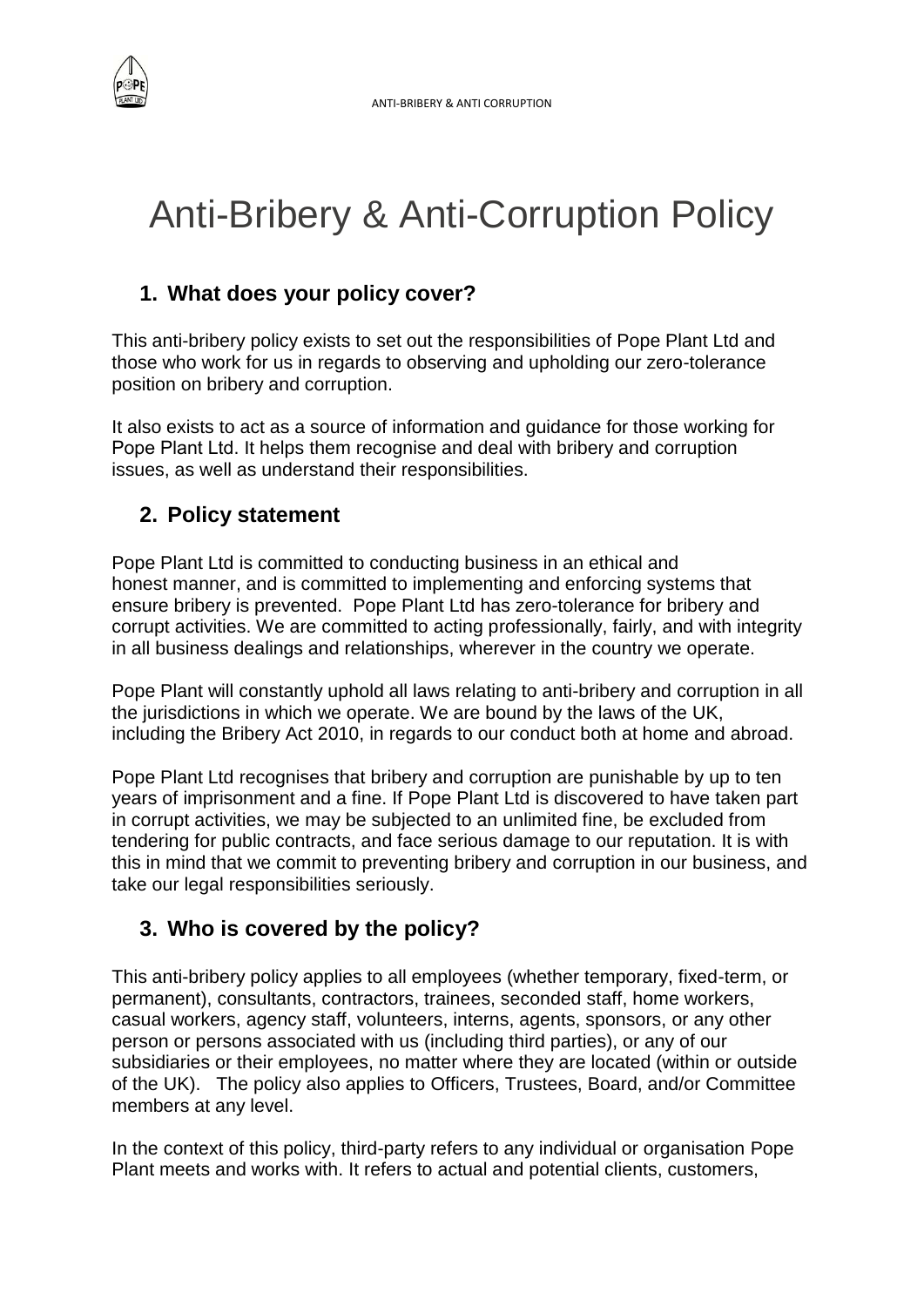

suppliers, distributors, business contacts, agents, advisers, and government and public bodies – this includes their advisors, representatives and officials, politicians, and public parties.

Any arrangements Pope Plant makes with a third party is subject to clear contractual terms, including specific provisions that require the third party to comply with minimum standards and procedures relating to anti-bribery and corruption.

## **4. Definition of bribery**

Bribery refers to the act of offering, giving, promising, asking, agreeing, receiving, accepting, or soliciting something of value or of an advantage so to induce or influence an action or decision.

A bribe refers to any inducement, reward, or object/item of value offered to another individual in order to gain commercial, contractual, regulatory, or personal advantage.

Bribery is not limited to the act of offering a bribe. If an individual is on the receiving end of a bribe and they accept it, they are also breaking the law.

Bribery is illegal. Employees must not engage in any form of bribery, whether it be directly, passively (as described above), or through a third party (such as an agent or

distributor). They must not bribe a foreign public official anywhere in the world. They must not accept bribes in any degree and if they are uncertain about whether something is a bribe or a gift or act of hospitality, they must seek further advice from the Craig Pope (Company Director).

# **5. What is and what is NOT acceptable**

This section of the policy refers to 4 areas:

- Gifts and hospitality.
- Facilitation payments.
- Political contributions.
- Charitable contributions.

#### **Gifts and hospitality**

Pope Plant Ltd accepts normal and appropriate gestures of hospitality and goodwill (whether given to/received from third parties) so long as the giving or receiving of gifts meets the following requirements:

a. It is not made with the intention of influencing the party to whom it is being given, to obtain or reward the retention of a business or a business advantage, or as an explicit or implicit exchange for favours or benefits.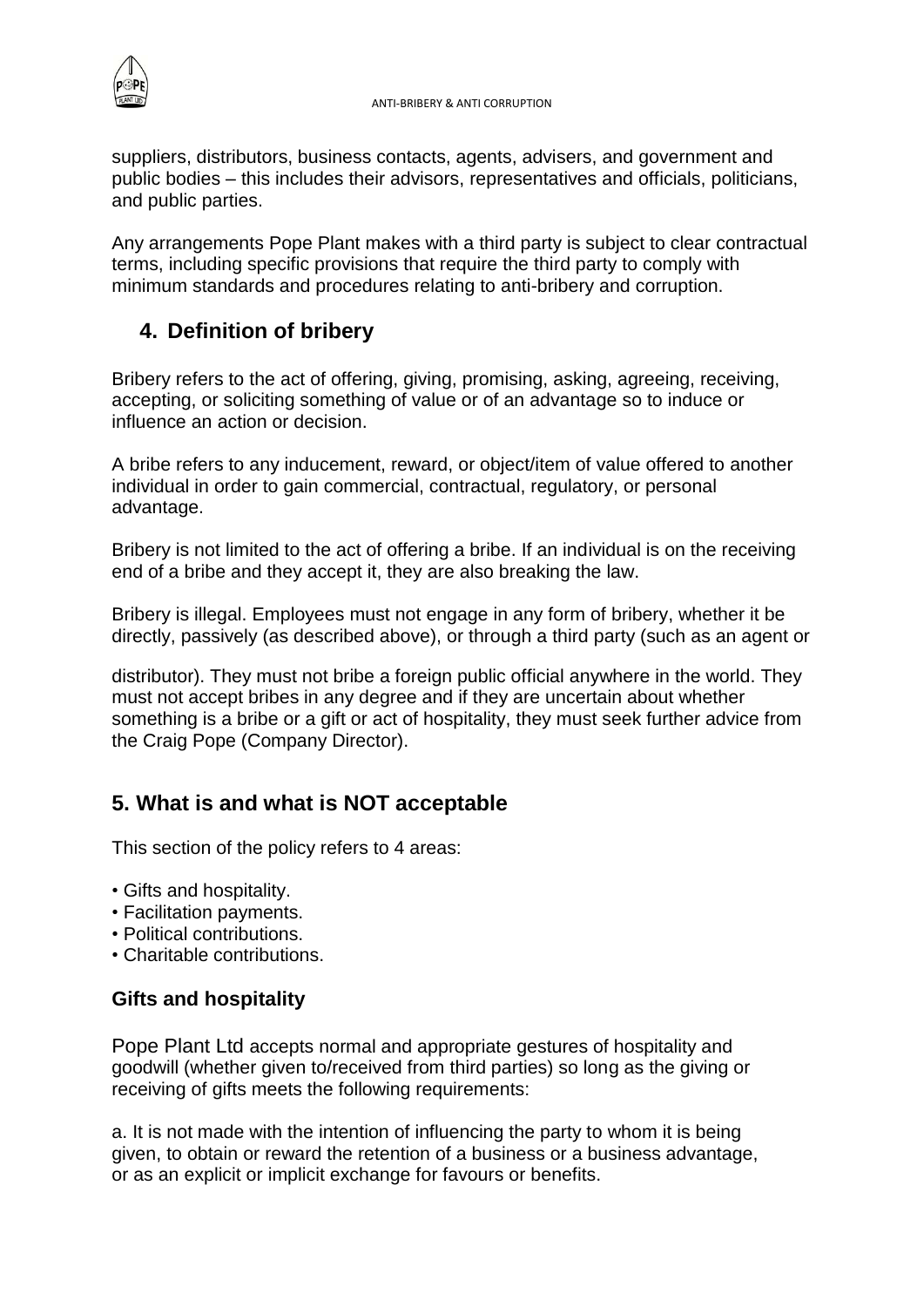

b. It is not made with the suggestion that a return favour is expected.

c. It is in compliance with local law.

d. It is given in the name of the company, not in an individual's name.

e. It does not include cash or a cash equivalent (*e.g.* a voucher or gift certificate).

f. It is appropriate for the circumstances (*e.g.* giving small gifts around Christmas or as a small thank you to a company for helping with a large project upon completion). g. It is of an appropriate type and value and given at an appropriate time, taking into account the reason for the gift.

h. It is given/received openly, not secretly.

i. It is not selectively given to a key, influential person, clearly with the intention of directly influencing them.

j. It is not above a certain excessive value, as pre-determined by the Craig Pope , Company Director (usually in excess of £100).

k. It is not offer to, or accepted from, a government official or representative or politician or political party.

Where it is inappropriate to decline the offer of a gift (i.e. when meeting with an individual of a certain religion/culture who may take offence), the gift may be accepted so long as it is declared to the Company Director, who will assess the circumstances.

Pope Plant Ltd recognises that the practice of giving and receiving business gifts varies between countries, regions, cultures, and religions, so definitions of what is acceptable and not acceptable will inevitably differ for each.

As good practice, gifts given and received should always be disclosed to the Company Director. Gifts from suppliers should always be disclosed.

The intention behind a gift being given/received should always be considered. If there is any uncertainty, the advice of the Company Director should be sought.

#### **Facilitation Payments and Kickbacks**

Pope Plant Ltd does not accept and will not make any form of facilitation payments of any nature. We recognise that facilitation payments are a form of bribery that involves expediting or facilitating the performance of a public official for a routine governmental action. We recognise that they tend to be made by low level officials with the intention of securing or speeding up the performance of a certain duty or action.

Pope Plant Ltd does not allow kickbacks to be made or accepted. We recognise that kickbacks are typically made in exchange for a business favour or advantage.

Pope Plant Ltd recognises that, despite our strict policy on facilitation payments and kickbacks, employees may face a situation where avoiding a facilitation payment or kickback may put their/their family's personal security at risk. Under these circumstances, the following steps must be taken: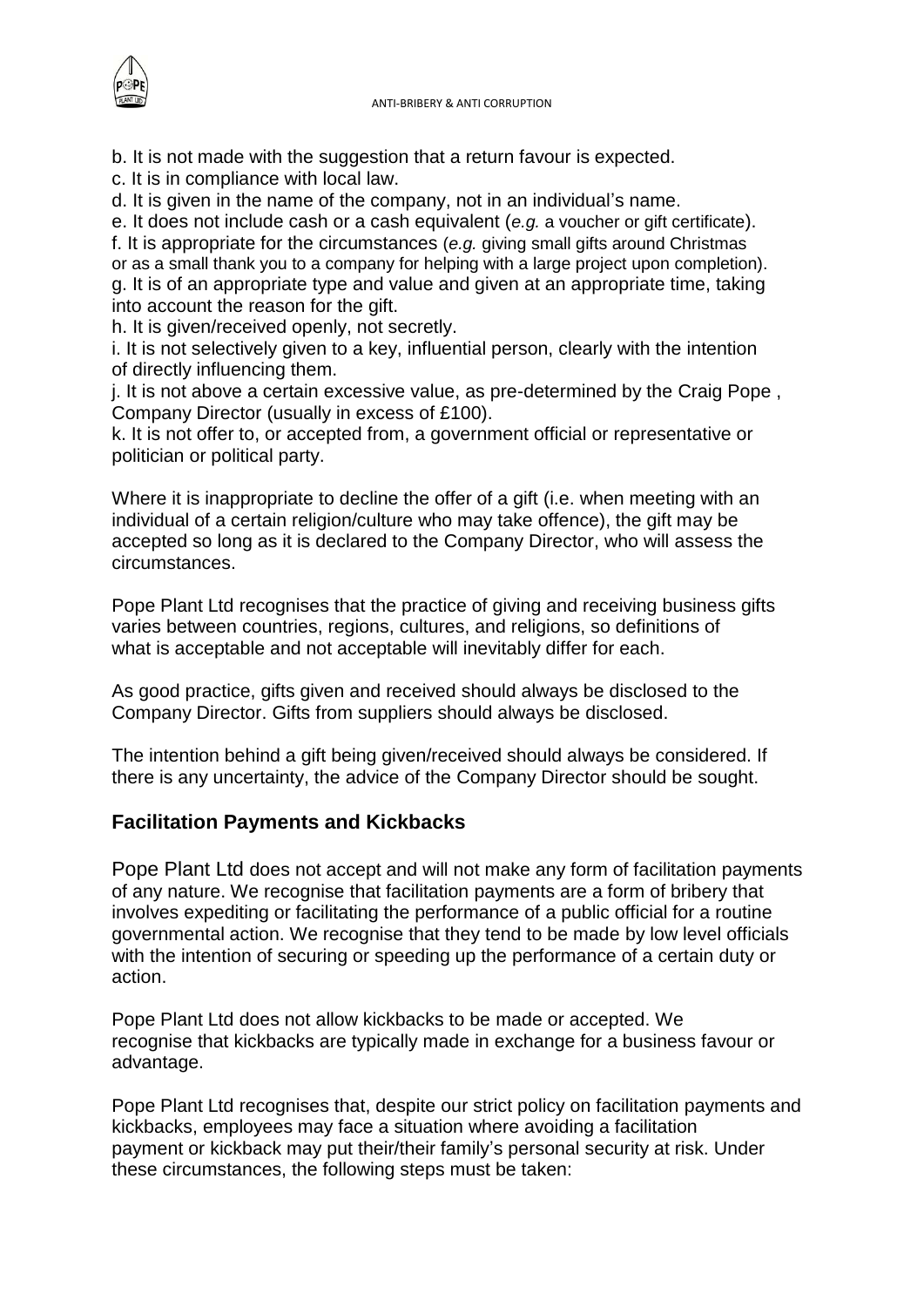

- a. Keep any amount to the minimum.
- b. Ask for a receipt, detailing the amount and reason for the payment.
- c. Create a record concerning the payment.
- d. Report this incident to Craig Pope.

## **Political Contributions**

Pope Plant Ltd will not make donations, whether in cash, kind, or by any other means, to support any political parties or candidates. We recognise this may be perceived as an attempt to gain an improper business advantage.

#### **Charitable Contributions**

Pope Plant Ltd accepts (and indeed encourages) the act of donating to charities – whether through services, knowledge, time, or direct financial contributions (cash or otherwise) – and agrees to disclose all charitable contributions it makes.

Employees must be careful to ensure that charitable contributions are not used to facilitate and conceal acts of bribery.

Pope plant will ensure that all charitable donations made are legal and ethical under local laws and practices, and that donations are not offered/made without the approval of the Craig Pope.

## **6. Employee Responsibilities**

As an employee of Pope Plant Ltd, you must ensure that you read, understand, and comply with the information contained within this policy, and with any training or other anti-bribery and corruption information you are given.

All employees and those under our control are equally responsible for the prevention, detection, and reporting of bribery and other forms of corruption. They are required to avoid any activities that could lead to, or imply, a breach of this antibribery policy.

If an employee has reason to believe or suspect that an instance of bribery or corruption has occurred or will occur in the future that breaches this policy, you must notify the Craig Pope.

If any employee breaches this policy, they will face disciplinary action and could face dismissal for gross misconduct. Pope Plant has the right to terminate a contractual relationship with an employee if they breach this anti-bribery policy.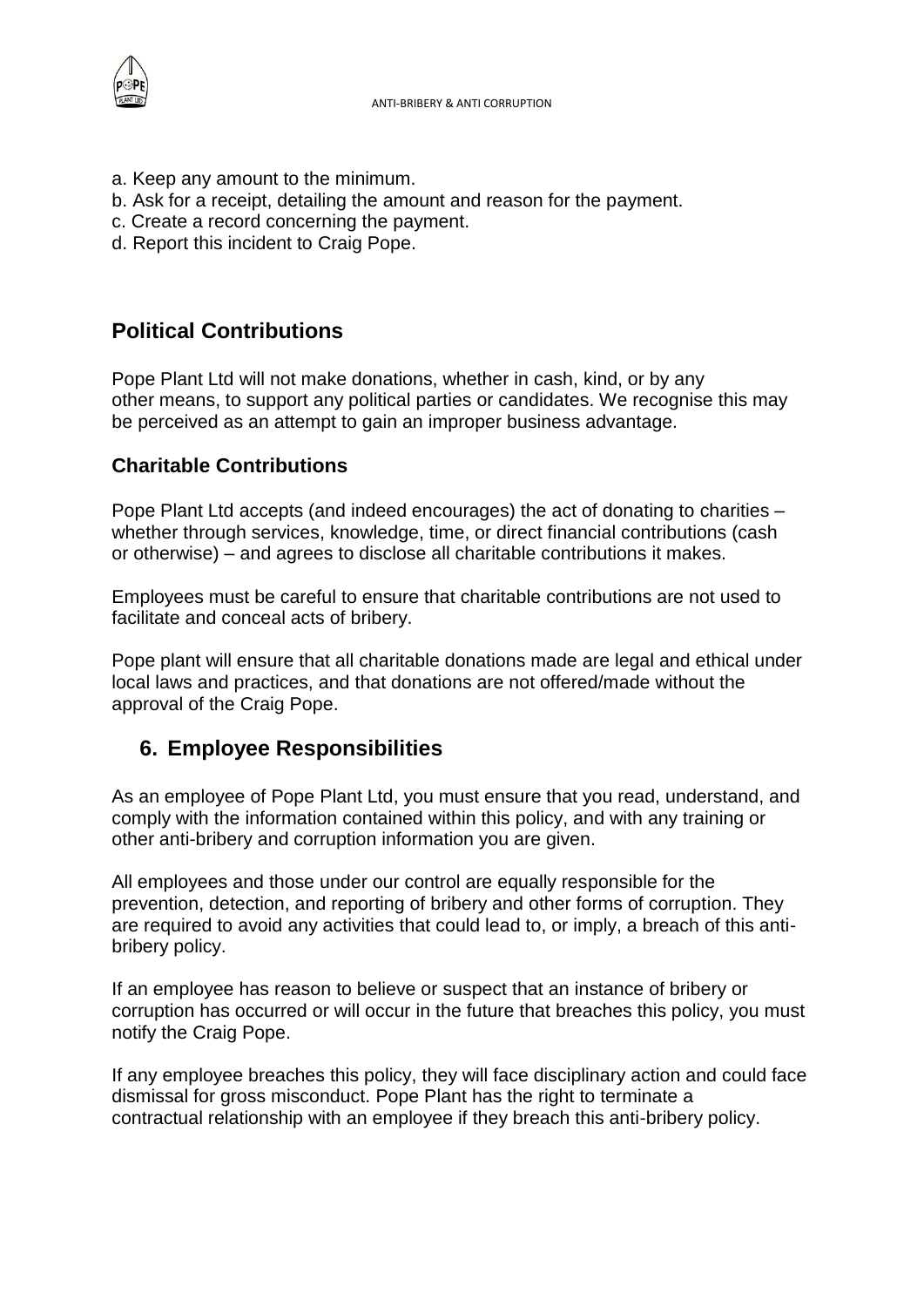

### **7. What happens if I need to raise a concern?**

- 1 This section of the policy covers 3 areas:
- a. How to raise a concern.
- b. What to do if you are a victim of bribery or corruption.
- c. Protection.

#### **How to raise a concern**

If you suspect that there is an instance of bribery or corrupt activities occurring in relation to Pope Plant Ltd, you are encouraged to raise your concerns at as early a stage as possible. If you're uncertain about whether a certain action or behaviour can be considered bribery or corruption, you should speak to the director.

Pope Plant Ltd will familiarise all employees with its whistleblowing procedures so employees can vocalise their concerns swiftly and confidentially.

#### **What to do if you are a victim of bribery or corruption?**

You must tell the Company Director as soon as possible if you are offered a bribe by anyone, if you are asked to make one, if you suspect that you may be bribed or asked to make a bribe in the near future, or if you have reason to believe that you are a victim of another corrupt activity.

#### **Protection**

If you refuse to accept or offer a bribe or you report a concern relating to potential act(s) of bribery or corruption, Pope Plant understands that you may feel worried about potential repercussions. Pope Plant will support anyone who raises concerns in good faith under this policy, even if investigation finds that they were mistaken.

Pope Plant will ensure that no one suffers any detrimental treatment as a result of refusing to accept or offer a bribe or other corrupt activities or because they reported a concern relating to potential act(s) of bribery or corruption.

Detrimental treatment refers to dismissal, disciplinary action, treats, or unfavourable treatment in relation to the concern the individual raised.

If you have reason to believe you've been subjected to unjust treatment as a result of a concern or refusal to accept a bribe, you should inform the Director immediately.